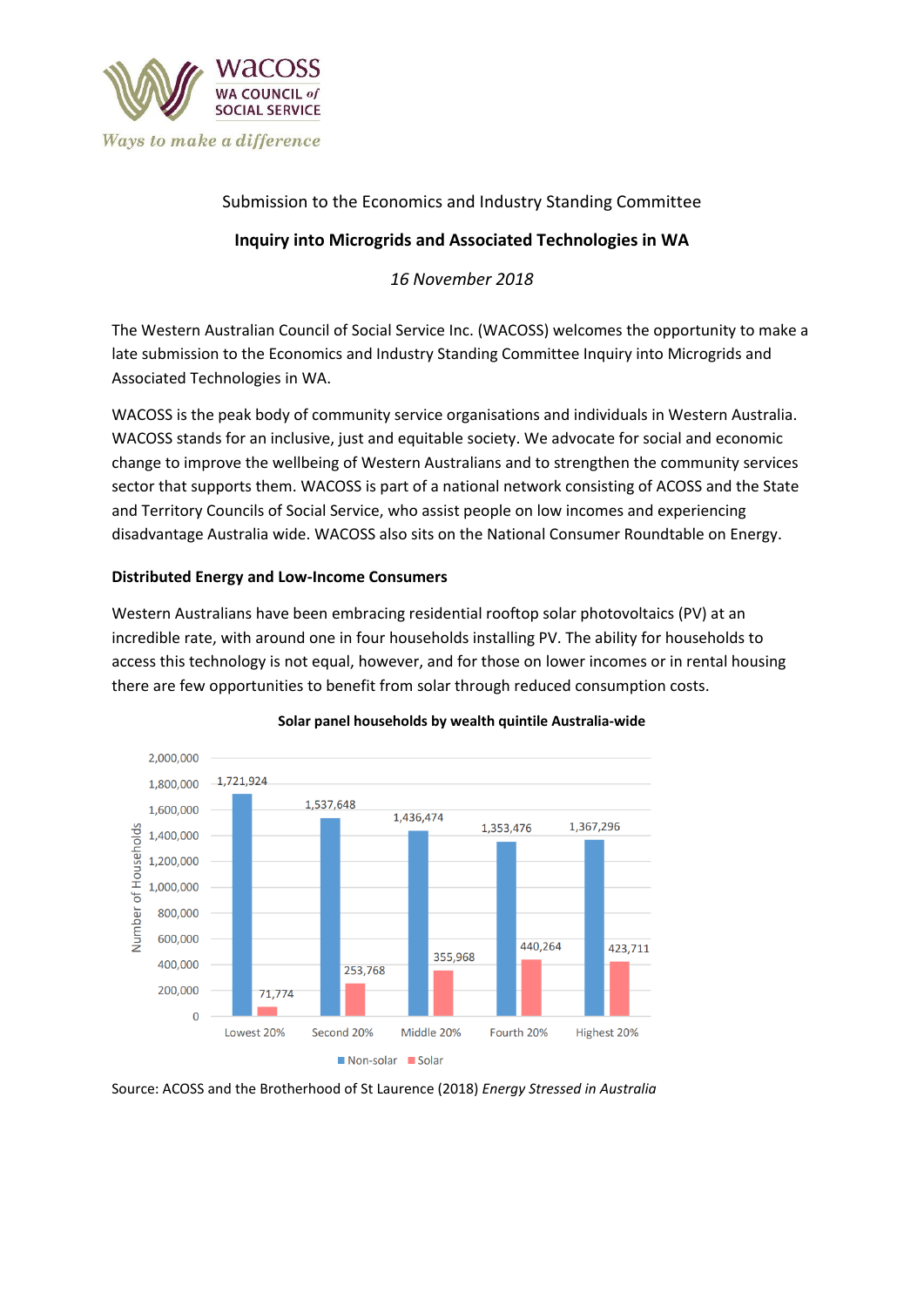Nearly 17 per cent of Australian households have solar panels, reducing their energy bills by an average of \$400 per annum.<sup>1</sup> This risks the scenario that those who cannot afford or access solar will continue to pay more for their energy, while those who can will pay less, increasing energy and financial inequality.

While this inequity of access is a significant issue across Australia, Western Australia in particular has one of the lowest levels of solar PV installation on dwellings occupied by those experiencing the highest levels of socio-economic disadvantage in our community.

| Shares of suitable WA dwellings with rooftop Solar PV installed: to June 2017, by state/ territory and level of |
|-----------------------------------------------------------------------------------------------------------------|
| socioeconomic disadvantage                                                                                      |

|                               | Share of suitable dwellings with rooftop Solar PV installations<br>State or territory |            |            |           |           |            |           |
|-------------------------------|---------------------------------------------------------------------------------------|------------|------------|-----------|-----------|------------|-----------|
| Level of disadvantage         | <b>NSW</b>                                                                            | <b>Vic</b> | <b>OLD</b> | <b>SA</b> | <b>WA</b> | <b>Tas</b> | <b>NT</b> |
| Decile 1 (most disadvantaged) | 16.5%                                                                                 | 0.0%       | $4.2\%$    | 29.7%     | 7.4%      | 21.2%      | 0.0%      |
| Decile 2                      | 20.6%                                                                                 | 14.0%      | 36.1%      | 30.4%     | 16.0%     | 11.0%      | 12.7%     |
| Decile 3                      | 21.8%                                                                                 | 18.5%      | 28.7%      | 34.7%     | 18.8%     | 13.7%      | 3.2%      |
| Decile 4                      | 21.0%                                                                                 | 21.4%      | 30.3%      | 34.3%     | 21.1%     | 15.0%      | 5.5%      |
| Decile 5                      | 20.3%                                                                                 | 18.5%      | 38.4%      | 33.0%     | 29.4%     | 15.6%      | 0.8%      |
| Decile 6                      | 16.4%                                                                                 | 19.3%      | 26.2%      | 38.5%     | 28.7%     | 11.1%      | 7.3%      |
| Decile 7                      | 16.0%                                                                                 | 16.8%      | 37.9%      | 31.8%     | 28.9%     | 14.4%      | 10.9%     |
| Decile 8                      | 12.0%                                                                                 | 19.8%      | 35.5%      | 62.2%     | 28.9%     | 13.6%      | 18.1%     |
| Decile 9                      | 14.4%                                                                                 | 13.6%      | 30.5%      | 31.6%     | 30.9%     | 15.4%      | 11.6%     |
| Decile 10 (most advantaged)   | 11.6%                                                                                 | 10.7%      | 0.7%       | 30.7%     | 21.5%     | $0.0\%$    | 5.8%      |
| All                           | 16.8%                                                                                 | 16.2%      | 33.7%      | 33.2%     | 27.3%     | 14.0%      | 12.3%     |
|                               |                                                                                       |            |            |           |           |            |           |

Illustrative weekly residential household energy costs are calculated for households consuming 15kW/h on Tariff A1. Charges are those presented in Figure 38. Notes: Source: Bankwest Curtin Economics Centre | Authors' calculations from WA Treasury (sources as for Figure 38)

This is despite the benefits for those on low incomes being clear. Some lower income households can have higher energy consumption, especially those in poor quality housing. These households may be more home-bound, including children, seniors, those with long-term health issues or people living with a disability, and so may be consuming more energy through the day.

Recognising the inequitable access to PV technology, the South Australian Government is implementing a Virtual Power Plant trial that it plans to expand to all its 24,000 public housing properties.<sup>2</sup>

The WA Government invested in a trial Virtual Power Plant (VPP) in Kalgoorlie, involving a distributed rooftop solar and battery system including public housing for the purpose of reducing electricity bills for residents. We commend this initiative and encourage the State Government to conduct a feasibility study to expand this program across the entire public and community housing network.<sup>3</sup>

The Frontier Economics analysis of this program indicates that the rollout to SA Housing Trust customers alone would add approximately 130MW of additional rooftop PV generation capacity, and 130MW/330GWh of distributed, dispatchable battery storage. They have further estimated that

**.** 

<sup>3</sup> WACOSS (2018) *Vision 2020: State Budget Submission*, [http://wacoss.org.au/wp](http://wacoss.org.au/wp-content/uploads/2018/10/State-Budget-Submission-2019-2020.pdf)[content/uploads/2018/10/State-Budget-Submission-2019-2020.pdf](http://wacoss.org.au/wp-content/uploads/2018/10/State-Budget-Submission-2019-2020.pdf)

<sup>1</sup> ACOSS and Brotherhood of St Laurence (2018) *Energy Stressed in Australia*

<sup>2</sup> Government of South Australia (2018) *South Australia's Virtual Power Plant*[, virtualpowerplant.sa.gov.au/](https://virtualpowerplant.sa.gov.au/)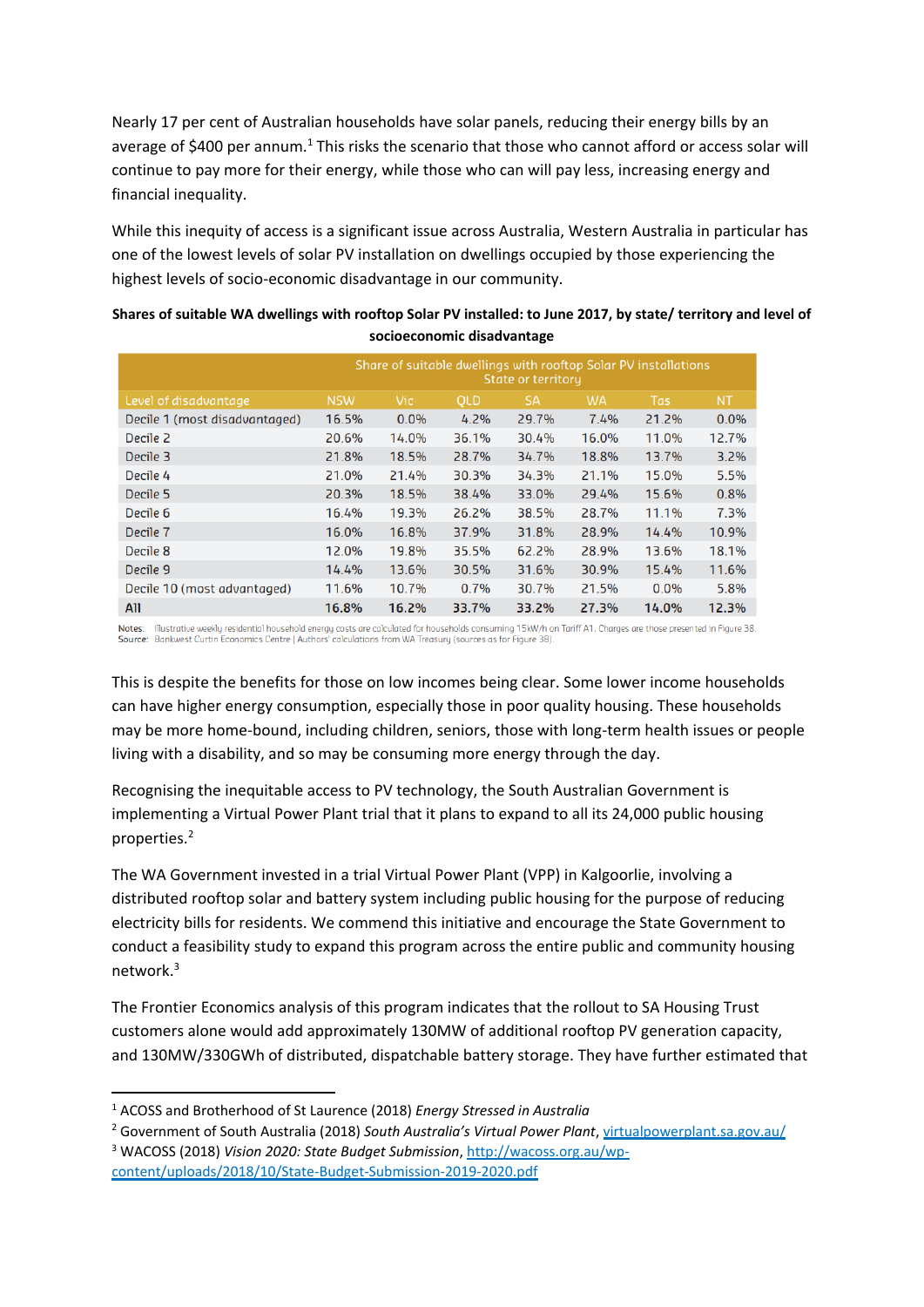the proposal would reduce the wholesale energy price by around \$8/MWh or about \$90 million per annum across all South Australian customers even if only the SA Housing Trust customers participated in the arrangement.<sup>4</sup>

The Australian Council of Social Service and the Brotherhood of St Laurence have made the following recommendations to enable low-income households to benefit from distributive energy:

- Federal and state government investment in solar equity programs for public and community housing.
- Federal and State government investment in clean energy for remote Aboriginal and Torres Strait Islander communities.
- Federal, state, local councils and energy retailers working cooperatively to co-fund ongoing programs to provide access to solar photovoltaic technology for low-income and disadvantaged households.
- Programs for renters that benefit both landlord and tenants. Pricing reform is also needed to ensure non-solar households are not paying more for network costs. 5

## **Home Energy Efficiency and Consumption**

While many households are able to invest in home improvements and the latest energy-efficient appliances, for Western Australians on the lowest incomes there are few options available to increase energy efficiency and reduce consumption costs.

The 2016 BCEC Energy Poverty survey found that a number of low-income households were resorting to different measures in order to reduce their power bills.



#### **Proportion of low income households reporting use of cost cutting measures<sup>6</sup>**

<sup>4</sup> Frontier Economics (2018) *South Australia's Virtual Power Plant*[, https://www.frontier](https://www.frontier-economics.com.au/documents/2018/02/south-australian-virtual-power-plant-summary-note.pdf/)[economics.com.au/documents/2018/02/south-australian-virtual-power-plant-summary-note.pdf/](https://www.frontier-economics.com.au/documents/2018/02/south-australian-virtual-power-plant-summary-note.pdf/)

<sup>5</sup> ACOSS and Brotherhood of St Laurence (2018) *Energy Stressed in Australia*

<sup>6</sup> Bankwest Curtin Economics Centre (2016) *Energy Poverty in Western Australia*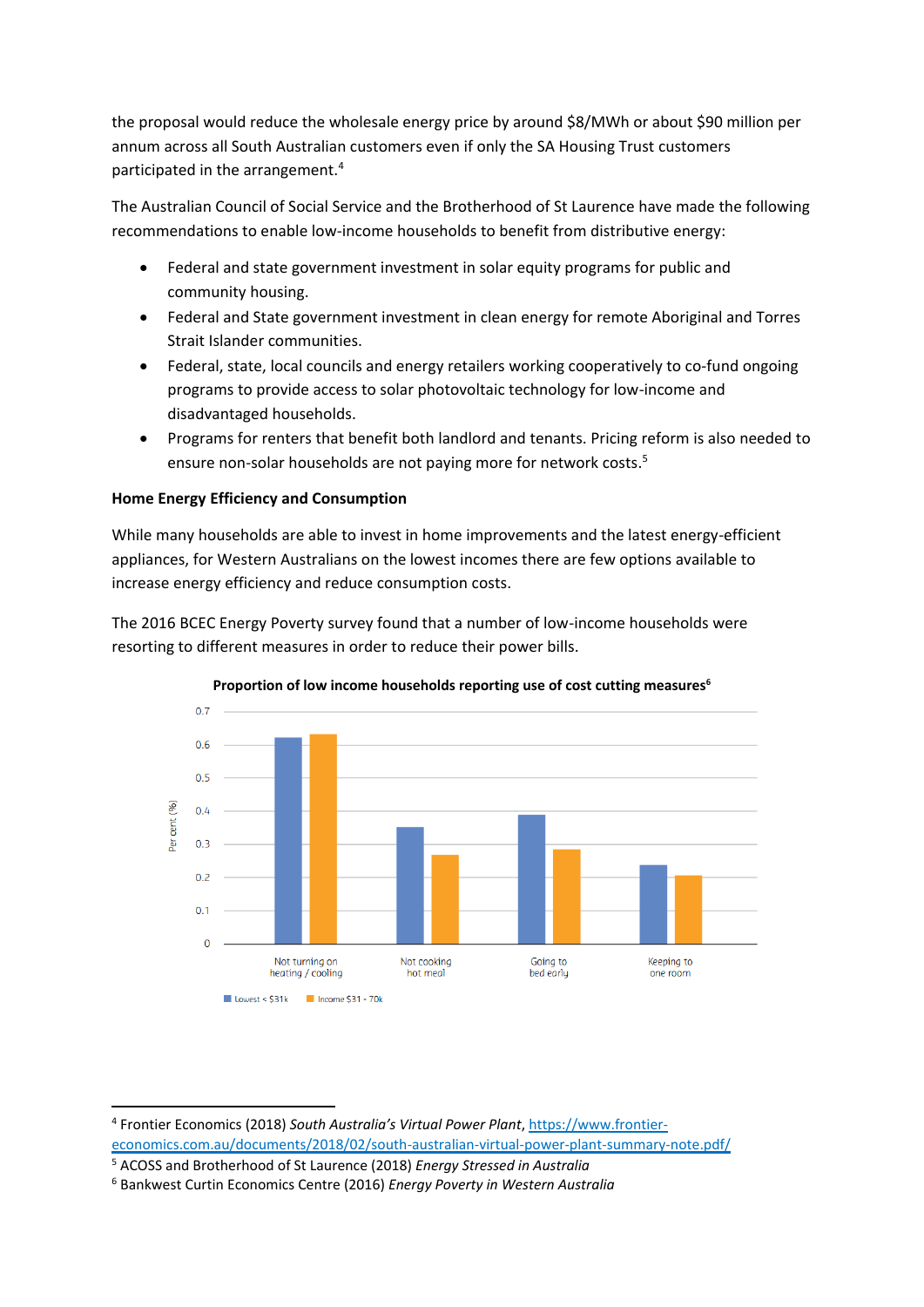The report found that rental households were dramatically less likely to be insulated, meaning that those on low incomes were more likely to be using more power to regulate the temperature in their dwelling.



**Percentage of dwellings with insulation in Perth 2009/10 (per cent)<sup>7</sup>**

The State Government can support households in hardship to increase energy efficiency in their homes through a combination of energy audits, education and appliance upgrades. Free energy audits of homes and appliances provided to eligible households can help determine how excessive energy use can best be reduced through a combination of behaviour change, efficient appliances and home efficiency improvements.

Government can also make those improvements an affordable reality by assisting these households in accessing higher-cost, but high-return, energy efficient appliances and, when they are owneroccupiers, home improvements. New South Wales<sup>8</sup> and Tasmania<sup>9</sup> have demonstrated that there are low-cost, targeted and collaborative methods available in making this policy feasible and affordable.

Offering a three-year interest free loan for efficient appliances would effectively allow eligible applicants to pay back a considerable portion of the initial loan through energy savings during this period.

Improving efficiency acts as a strong complementary solution to concessions reform.

The government also has a clear duty to provide energy efficient home improvements for those in public housing, where the ability of tenants to shift to other housing is curtailed and have limited options to modify the housing themselves, leaving them burdened with high energy bills.

Source: ABS. Cat. No. 4656-5

 $<sup>7</sup>$  Ibid.</sup>

<sup>8</sup> Office of Environment & Heritage (2017) 'Government programs and financial help', NSW Government

<sup>9</sup> Matthew Groom (2017) 'Funding for TEELS to increase to \$20 million', Tasmanian Government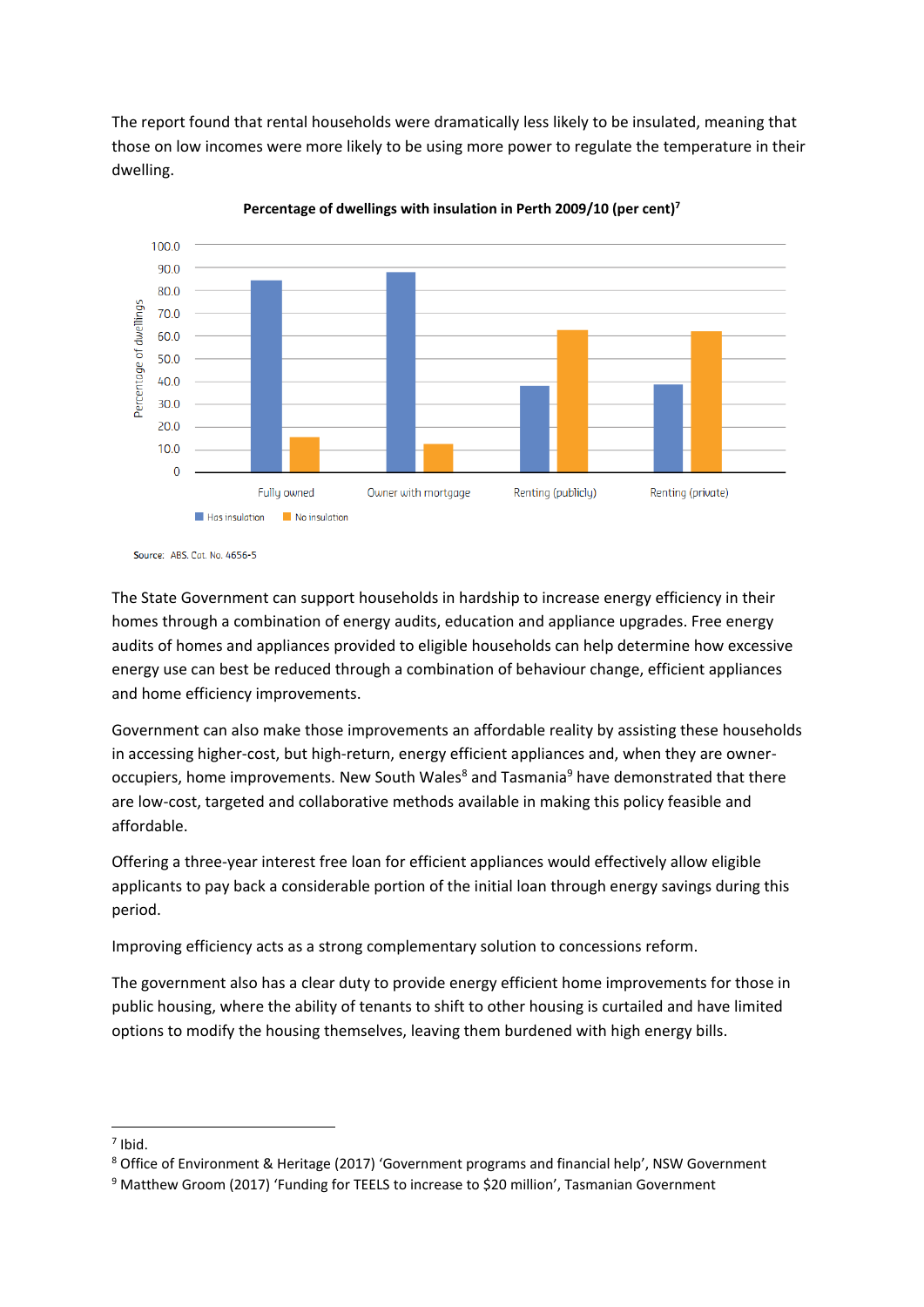Energy audits prepared for public and private renters that indicate where home improvements are needed could be supplied to the relevant leasor for action to be taken to address these issues.

The report *Heatwaves, homes and health: Why household vulnerability to extreme heat is an electricity policy issue* by the Centre for Urban Research at RMIT highlights the significant risk posed to vulnerable households by the increasing prevalence of extreme heat, particularly in our tropical northerly climactic regions. It raises concerns about policy initiatives in the National Electricity Market (which does not include WA or NT) that aim to reduce peak electricity demand via 'price signals' which would make energy significantly more expensive during heatwaves, indicating significant risks to the health and well-being of vulnerable population groups (including seniors, infants and those with medical conditions such as themo-regulatory dysfunction).

Research conducted by Bankwest Curtin Economic Centre, WACOSS and Horizon Power<sup>10</sup> analyses the responses of vulnerable households to proposed electricity tariff structures ('power plans' with a peak consumption rate allowance, similar to mobile phone contracts) designed to encourage reduced peak consumption. The product links smart meter data to a mobile phone app to send an alert to consumers when they are approaching their peak consumption rate allowance, prompting them to reduce consumption or risk losing a financial reward. The trials found that the majority of customers benefited from the power plans, with two thirds of vulnerable customers better off. However, one third of the vulnerable customer group was found to be worse off under the power plans.

In both examples discussed above it is clearly important to balance the desire to reduce peak electricity consumption rates (to avoid the need for additional generation capacity and reduce the overall cost of electricity), against the essential service it delivers to maintain the health and wellbeing of vulnerable consumers in the face of climactic extremes. Households living in poor quality housing with inefficient appliances have limited capacity to reduce their exposure to extreme heat, and older households may underestimate their vulnerability to adverse health outcomes. It is likely that there is sufficient scope to achieve the desired electricity policy outcome of reducing peak consumption using pricing mechanisms if the majority of consumers are included and engaged, but vulnerable and concessional households are excluded from adverse affordability impacts. Medical cooling concessional arrangements currently do not adequately address the health and financial risks for those reliant on air conditioning, and this situation will be exacerbated as our population ages and the number of extreme weather events continues to increase. Local communities should also consider initiatives to make available cool public places as 'heat refuges' where vulnerable citizens can congregate and achieve some relief (such as public libraries or public spaces in shopping malls).

### **Concessions Reform**

1

The last two State Budgets have seen significantly increased fees and charges for essential services for WA households. While for the majority of households these increases have been painful but affordable, for a small but significant cohort already living at or below the poverty line, these rises were unaffordable and have caused unwarranted hardship and distress.

<sup>10</sup> Bankwest Curtin Economics Centre (2018) *Power plans for electricity: The impact of tariff structure changes on energy vulnerable households*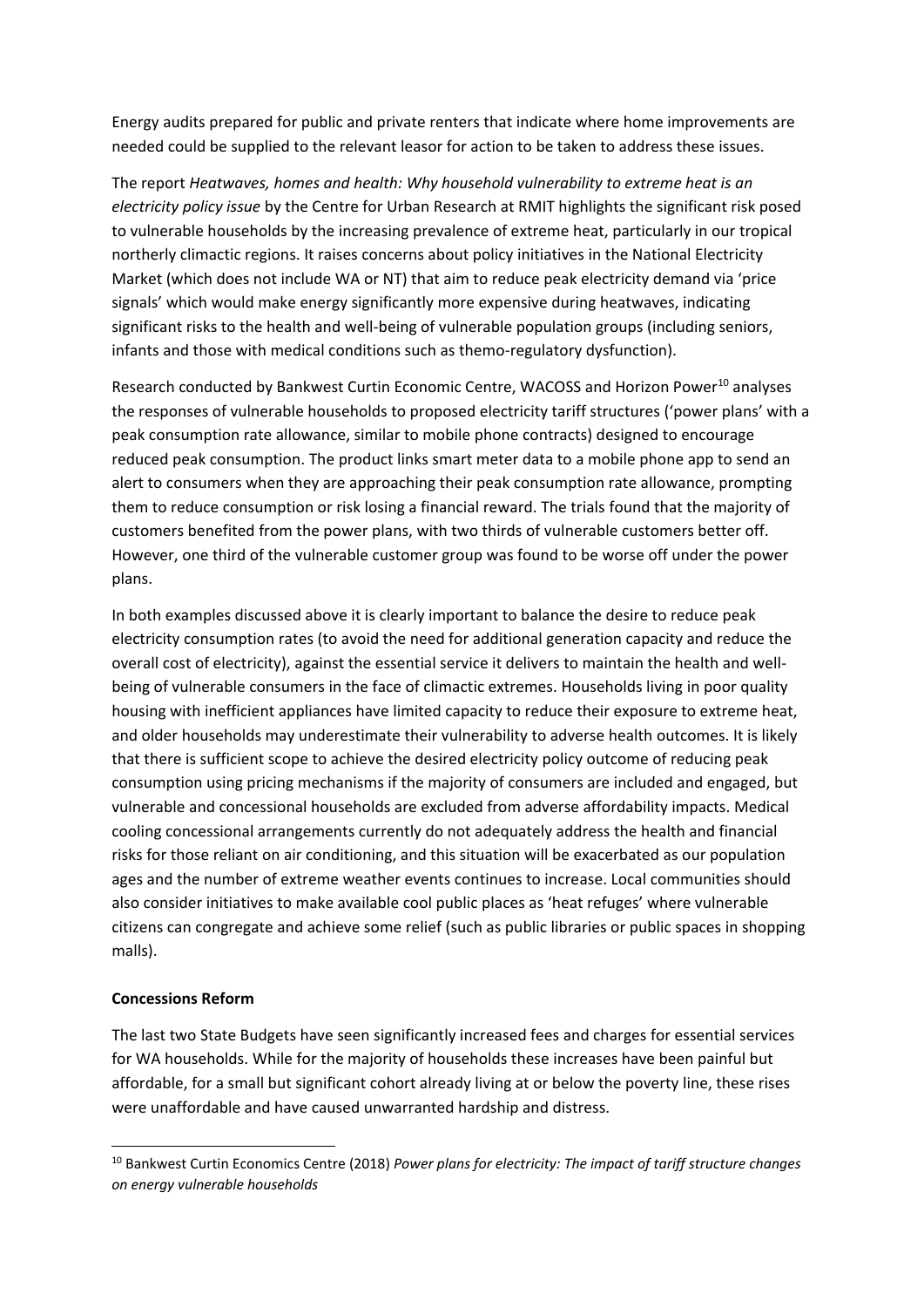The average household saw an increase in charges of \$438 (or 7.7 per cent) in the first budget and a further \$292 (or 4.8 per cent) in the second — with no provision made to protect or mitigate the impact on low-income households who could not afford these increased charges.

The residential *fixed* charge paid by all households for electricity supply increased by 10.9 per cent in 2017-18, equivalent to a \$169 increase for the average household, followed by an increase of 7 per cent in the 2018-19 State Budget (equivalent to an additional \$120.57). The increasing cost of energy disproportionately impacts households on the lowest incomes, as they spend a higher percentage of their disposable income on energy bills and have little if any capacity to absorb additional costs. As the 2017 increase was to the fixed charge, households are unable to avoid it or mitigate its impact by reducing their electricity consumption.

Mounting unpaid bills and utility disconnections can have a significant impact on people's wellbeing, from feelings of shame, the stress of trying to stretch their income as far as possible, and the difficult decisions they have to make as to what to prioritise, such as not eating or not cooling their homes during the heights of summer. It also impacts their ability to access affordable credit in future.

The 2017-18 State Budget also saw an increase to water, sewerage and drainage fees by 6 per cent, (around \$96.92 for the representative household).<sup>11</sup> This was followed by a 5.5 per cent increase in the 2018/19 Budget (equivalent to \$91.04).<sup>12</sup>

The pressure that rising household fees and charges are causing is clear. The 2016-17 financial year saw a dramatic increase in residential electricity disconnections from 9,774 in 2015-16 to 15,935 in 2016-17. Synergy's disconnections increased from 8,069 to 14,109—the highest number of disconnections by Synergy since the Economic Regulation Authority (ERA) began reporting. Residential gas disconnections also increased, from 16,649 in 2015-16 to 17,097 in 2016-17. <sup>13</sup> These increases took WA from having the nation's lowest electricity disconnection rate to the highest.

The National Debt Helpline reports that just from July to September this year, they had on average 58 calls per working day, with 37 per cent related to utilities. This is likely to be understated however, as many callers have multiple debts and so may not be recorded as showing energy debt as their first priority.<sup>14</sup>

Budget forecasts indicate further increases of 5.6 per cent, 3.5 per cent and 1.8 per cent in coming years,<sup>15</sup> although we note the Treasurer has recently indicated that state revenue has improved and increases may be lower than predicted.<sup>16</sup> Low income and concessional households are simply unable to absorb any further increases without significant hardship and distress. These are highly regressive measures that impact disproportionality on those with low incomes.

<sup>11</sup> *WA State Budget 2017/18*, Budget Paper 3, p 310

<sup>12</sup> *WA State Budget 2018/19*, Budget Paper 3

<sup>13</sup> Economic Regulation Authority (2018) *Annual Performance Report – Energy Retailers*

<sup>&</sup>lt;sup>14</sup> Statistics supplied by the Financial Counsellors' Association of Western Australia

<sup>15</sup> *WA State Budget 2018/19*, Budget Paper 3, p 260

<sup>16</sup> Eliza Laschon (2018) 'WA Treasurer promises households will be spared more big power bill increases' *ABC News* [www.abc.net.au/news/2018-09-26/wyatt-announces-relief-from-rising-government-charges/10307278](http://www.abc.net.au/news/2018-09-26/wyatt-announces-relief-from-rising-government-charges/10307278)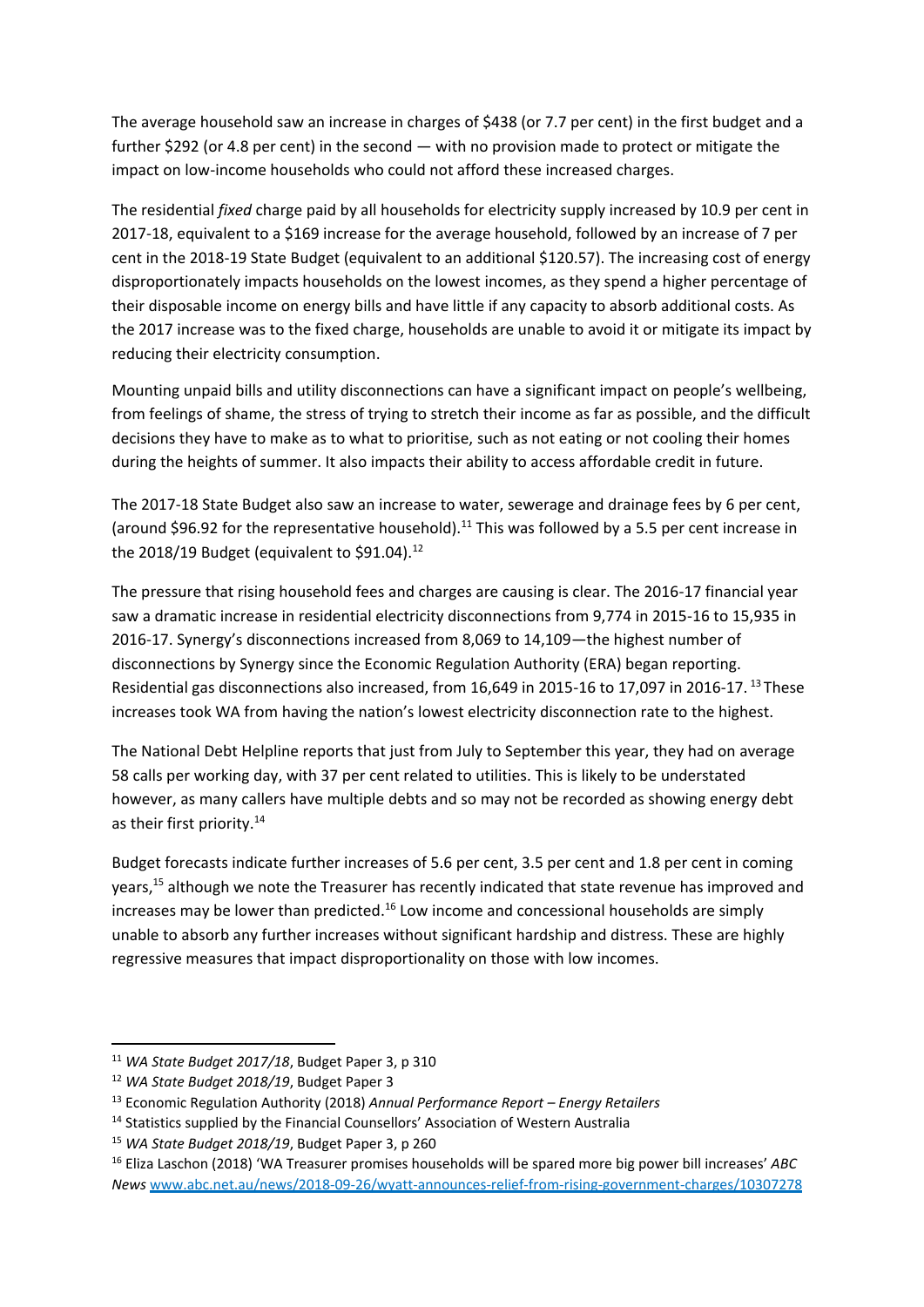Research into the expenditure of WA households on utilities has shown that the rate of growth of energy poverty for certain cohorts such as single parents, and older single men and women has been significant. It also revealed that the energy share of total household spending grows substantially as incomes decline, as well as sizeable increases over time for single parent families.<sup>17</sup>

While the Energy Assistance Payment was increased by \$66 in 2017-18, this was clearly inadequate in the face of the \$169 increase to the fixed charge, and subsequent utility charge increases. The 2018-19 Budget saw no increases in these energy concessions, despite the significant rise in charges. Even with the 2017-18 concession increases, these price rises represent an approximate \$65 million tax on those in our community who can least afford it, including around \$17.4 million from Dependent Child Rebate recipients alone.

Increased investment in the Hardship Utility Grant Scheme (HUGS) is not a solution. HUGS is not intended to support those with insufficient income. It was a program designed to help those who are facing a temporary crisis, its implementation has been expensive and problematic, and it is not sustainable as a long-term income support measure.

In recognition that the current concessions system was not meeting the needs of those on low incomes, the Public Utilities Office was tasked with undertaking a narrow, rather than holistic, review of utilities concessions to inform 2018-19 Budget considerations. <sup>18</sup> While initial views and concerns regarding concessions were sought from some key stakeholders, there was not the substantive or public engagement process we would expect for a thorough review. It is further clear that this review did not substantively inform the 2018-19 Budget, with no action taken to address the adequacy or targeting of concessions.

We recommend that this Committee seeks to make the findings of the PUO's review public. The findings could then be used to inform an independent and transparent inquiry into the adequacy and fairness of the State's entire social concessions system. This review should take into account the need for such a system to have clearly articulated outcomes, its adaptability to changing market developments and community needs, and how easily accessible they are to eligible persons or households.

Until such time as the adequacy of energy concessions is ensured, Pensioner Concession Card and Health Care Card holders should be exempt from all future utility price increases. An immediate increase to existing concessions, including the Dependant Child Rebate and the Energy Assistance Payment, to cover the recent price hikes is needed to reduce rising levels of hardship and disconnections.<sup>19</sup>

<sup>17</sup> Rebecca Cassells, Alan Duncan and Yashar Tarverdi (2017) *Power to the People: WA's Energy Future*, Bankwest Curtin Economics Centre

<sup>18</sup> Hon Ben Wyatt MLA (2017) 'Tariffs, fees and charges to assist in budget repair', *Media Statements*, Government of Western Australia, [www.mediastatements.wa.gov.au/Pages/McGowan/2017/06/Tariffs-fees](http://www.mediastatements.wa.gov.au/Pages/McGowan/2017/06/Tariffs-fees-and-charges-to-assist-in-budget-repair.aspx)[and-charges-to-assist-in-budget-repair.aspx](http://www.mediastatements.wa.gov.au/Pages/McGowan/2017/06/Tariffs-fees-and-charges-to-assist-in-budget-repair.aspx)

<sup>19</sup> WACOSS (2018) *Vision 2020: State Budget Submission*[, http://wacoss.org.au/wp](http://wacoss.org.au/wp-content/uploads/2018/10/State-Budget-Submission-2019-2020.pdf)[content/uploads/2018/10/State-Budget-Submission-2019-2020.pdf](http://wacoss.org.au/wp-content/uploads/2018/10/State-Budget-Submission-2019-2020.pdf)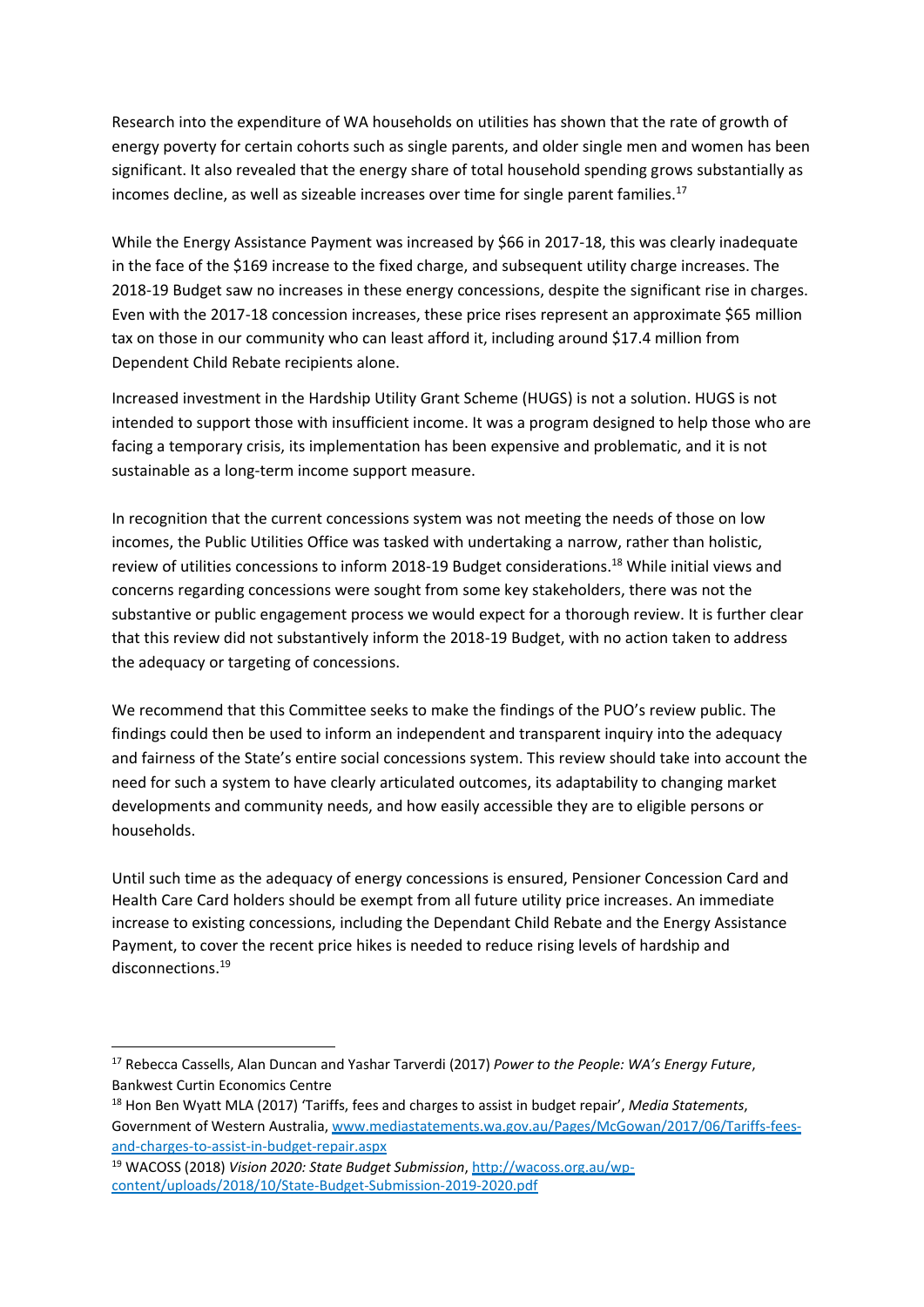### **Consumer Representation**

Western Australia remains the only state in Australia without funded consumer research and representation in our energy market.<sup>20</sup> Without it, WA consumers cannot be confident that their interests are being protected at a time of significant developments in the way that we consider energy distribution, generation and regulation.

Effective consumer advocacy in this area requires specifically skilled technical and legal consultation with a range of stakeholders to produce informed submissions, research and effective advocacy for the diverse consumer interest. For that to occur, it is essential that there is continuous funded capacity in order to proactively engage with changing need, industry developments and regulatory innovations.

WA's regulatory systems for electricity, gas and water were all designed with an expectation that consumer representation would be an active component of market regulation. The presence and availability of capable consumer representatives with the capacity to understand regulatory proposals, monitor market trends, the changing needs and expectations of consumers, and the changing face of utility hardship is assumed in the consumer codes. Retailers are required to consult with relevant consumer organisations, including on their financial hardship policies, meaning that the lack of funded representation impacts not only on customers, but also on industry.

Recognising the importance of consumer representation in essential service markets, the Minister for Water and the Water Corporation provides funding to WACOSS for a part-time role. This advocacy is just as important in our energy markets, where rising costs, changing policy and significant shifts in distributed generation and consumer engagement make the issue even more pressing.

In the National Electricity Market, consumer representation and research funded by a market levy is commissioned and governed by Energy Consumers Australia (ECA). ECA was established in 2015 as a Council of Australian Governments (COAG) initiative to give residential and small business energy consumers a national voice in the market. It advocates within the national energy market and funds grants for consumer protection and policy development. $^{21}$ 

The input of consumers is especially important in markets where there is limited competition where one supplier has dominance or is the monopoly provider, prices are regulated, and the product is a vital service. Consumer advocacy is crucial to exert influence and pressure on prices and ensure costs are reflective of consumer preferences.

Funding for consumer research and representation in energy markets in Western Australia can overcome barriers to unequal participation in policy and provide a balance to the interests and claims of market participants. Maintaining a transparent flow of information and dialogue with consumer groups and frontline community services is necessary to ensure that providers are responsive to the needs of consumers.

1

<sup>20</sup> Australian Energy Regulator (2017) *Retail Markets: National Energy Customer Framework*

<sup>&</sup>lt;sup>21</sup> Energy Consumers Australia (2017) 'About ECA' [www.energyconsumersaustralia.com.au/about-us](http://www.energyconsumersaustralia.com.au/about-us)